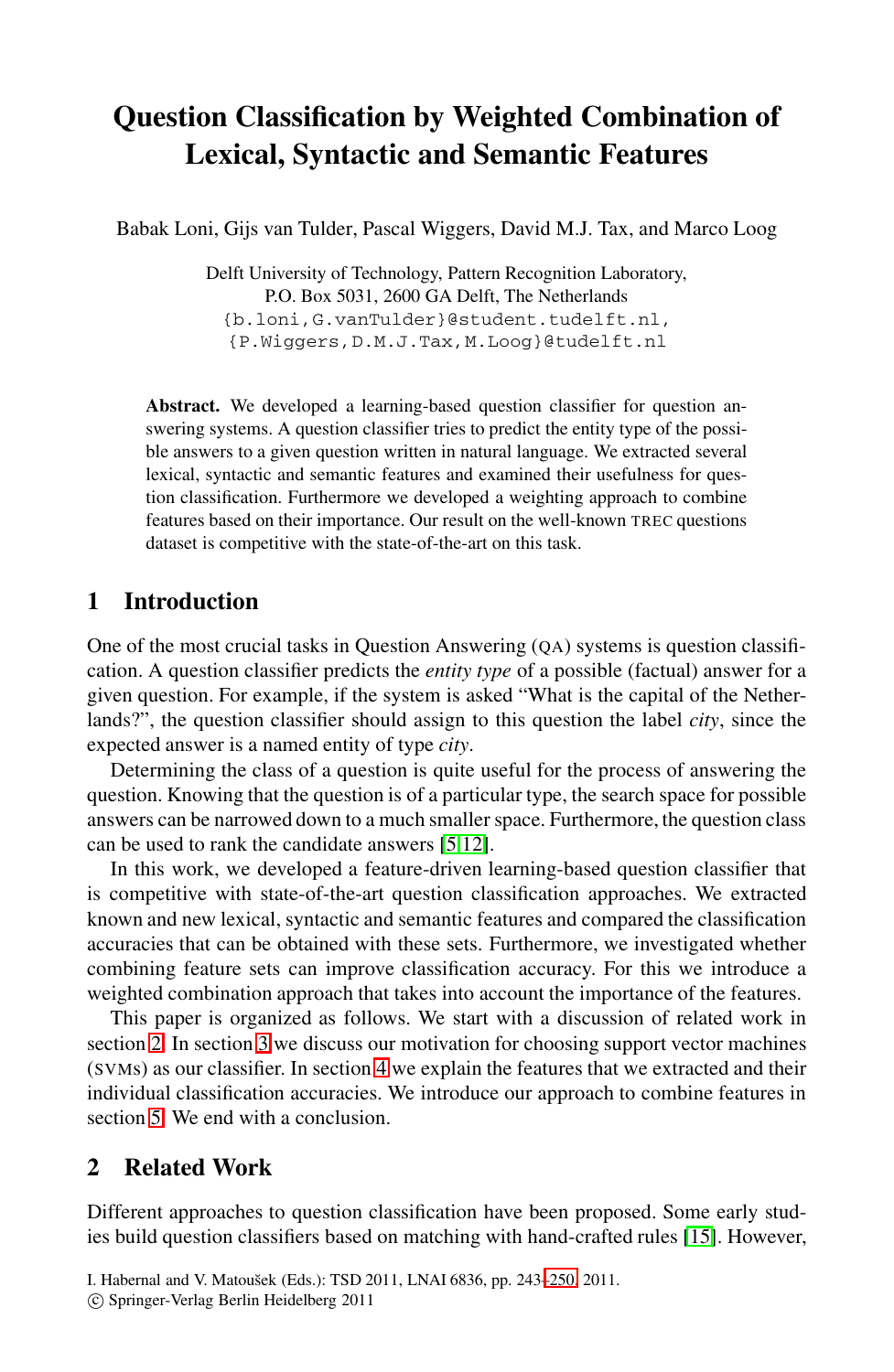these approaches do not generalize well to new domains and do not scale easily. Most recent studies build question classifiers based on machine learning approaches [\[6](#page-7-4)[,16](#page-7-5)[,9](#page-7-6)[,10\]](#page-7-7) that use features extracted from the question.

The accuracy of most of the studies, including this work, is usually measured on a well-known *taxonomy* of question classes proposed by Li and Roth [\[9\]](#page-7-6). This taxonomy has two layers consisting of 6 coarse grained and 50 fine grained classes (Table [1\)](#page-1-1). A dataset of almost 6000 labeled question has been created based on this taxonomy<sup>[1](#page-1-2)</sup> [\[9\]](#page-7-6). This dataset which is usually referred to as the TREC (Text REtrieval Conference) dataset, is divided in a training set of 5500 questions and a test set of 500 questions. The accuracy of a question classifier is defined as the number of correctly classified questions divided by total number of questions.

<span id="page-1-1"></span>**Table 1.** The coarse and fine grained question classes

| <b>Coarse Fine</b> |                                                                                                                 |
|--------------------|-----------------------------------------------------------------------------------------------------------------|
|                    | ABBR abbreviation, expansion                                                                                    |
|                    | DESC definition, description, manner, reason                                                                    |
|                    | ENTY animal, body, color, creation, currency, disease, event, food,                                             |
|                    | instrument, language, letter, other, plant, product, religion,                                                  |
|                    | sport, substance, symbol, technique, term, vehicle, word                                                        |
| HUM                | description, group, individual, title                                                                           |
| LOC                | city, country, mountain, other, state                                                                           |
| <b>NUM</b>         | code, count, date, distance, money, order, other, percent,<br>percent, period, speed, temperature, size, weight |

Li and Roth [\[9\]](#page-7-6) obtained an accuracy of 84.0% on the fine grained classes using a SNoW (Sparse Network of Winnows) architecture. Using different semantic features, [\[10\]](#page-7-7) obtained an accuracy of 89.3% for the fine grained classed. [\[6\]](#page-7-4) reached accuracies of 89.0% using a Maximum Entropy model and 89.2% using SVMs with linear kernels on the fined grained classes, while they obtained an accuracy of 93.6% on the coarse grained classes. Zhang et. al. [\[16\]](#page-7-5) proposed a syntactic tree kernel for SVM-based question classification. They obtained an accuracy of 90.0% on the coarse grained classes. Pen. et. al. [\[11\]](#page-7-8) reach an accuracy of 94.0% on the course grained classes with a semantic tree kernel for SVM classifiers. [\[13\]](#page-7-9) combined rule-based and learning based approaches. They used matched rules as features for a SVM classifier. They reach an accuracy of 90.0% on the fine grained and an accuracy of 94.2% on the coarse grained classes. To our knowledge this is the highest accuracy achieved on the TREC dataset.

## <span id="page-1-0"></span>**3 Choosing the Classifier**

The choice of classifier is an important decision in our system. Since in the question classification problem the questions are represented in a very high dimensional feature space, we decided to choose Support Vector Machines [\[14\]](#page-7-10) as our classifier. SVMs are

<span id="page-1-2"></span><sup>1</sup> http://cogcomp.cs.illinois.edu/Data/QA/QC/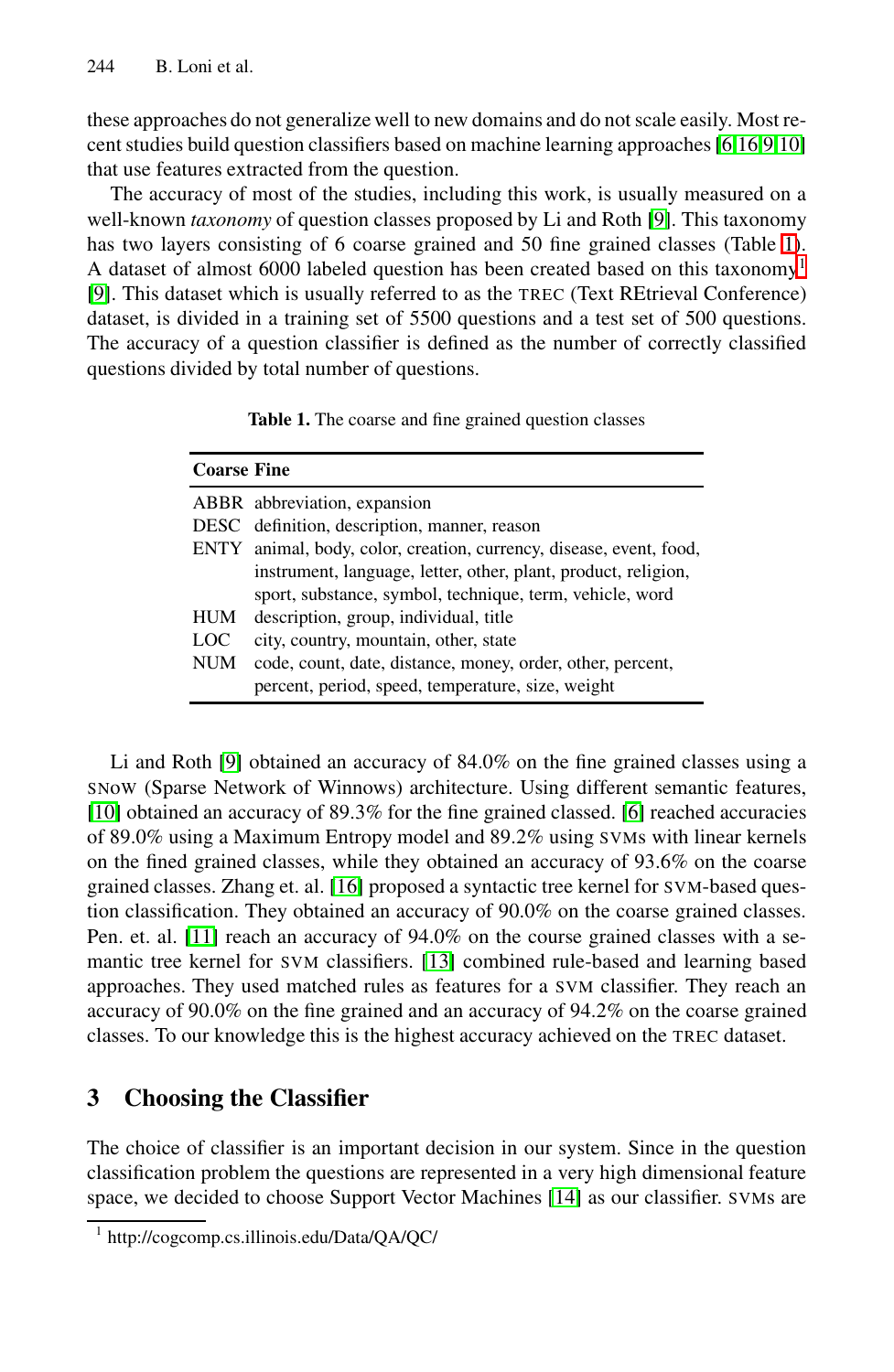shown to have good performance on high dimensional data and generally outperform other classifiers, such as Nearest Neighbor, Naive Bayes, Decision Trees, SNoW and Maximum Entropy on question classification [\[16,](#page-7-5)[6](#page-7-4)[,5\]](#page-7-0). We decided to rely on simple linear kernels for the SVMs together with rich features, rather than on other, more complex kernels. All systems were implemented with LIBSVM [\[1\]](#page-6-0), a library for support vector machines.

### <span id="page-2-0"></span>**4 Features in Question Classification**

We used three different types of features: lexical, syntactic and semantic features. We introduce each type of feature and show classification results than can be achieved for every feature type.

#### **4.1 Lexical Features**

Lexical features of a question are generally based on the *context words* of the question, i.e., the words that appear in a question. In the *unigram* or *bag-of-words* approach each word in the vocabulary is treated as a feature. For each question the value of every word feature is set to the frequency count of that word in the question. This can lead to a high dimensional feature space, but that can be dealt with by using sparse representations that only store non-zero entries. Unigram features are a special case of *n*-gram features, that treat every sequence of *n* consecutive words in the question as a feature.

To obtain insight in the influence of lexical features on question classification, we trained our classifier with different types of lexical features. The classification accuracy is listed in Table [2.](#page-2-1) It shows that, most likely due to data sparseness, unigrams are better features than bigrams.

In recent studies Huang et. al [\[5](#page-7-0)[,6\]](#page-7-4) considered question *wh-words* as a separate feature. They selected 8 types of wh-words, namely *what*, *which*, *when*, *where*, *who*, *how*, *why* and *rest*. For example the wh-word feature of the question "What is the longest river in the world?" is *what*. We extracted wh-word features from a question with the same approach as [\[5\]](#page-7-0).

The *word shape* is a word-level feature that refers to the type of characters used in a word. This can be useful to identify for example numerical values and names. Inspired by [\[6\]](#page-7-4), we introduced four categories for word shapes: *all digit*, *lower case*, *upper case* and *other*. Not surprisingly, Word shapes alone is not a good feature set for question classification (Table [2\)](#page-2-1), but, as will be shown in the next section, combined with other features they can improve classification accuracy.

<span id="page-2-1"></span>

| <b>Feature Space</b> unigram bigram wh-words word-shapes |      |      |      |      |
|----------------------------------------------------------|------|------|------|------|
| Coarse                                                   | 88.2 | 86.8 | 45.6 | 35.5 |
| Fine                                                     | 804  | 75 2 | 46 8 | 30.8 |

**Table 2.** The accuracy of SVM classifier based on different lexical features for coarse and fine grained classes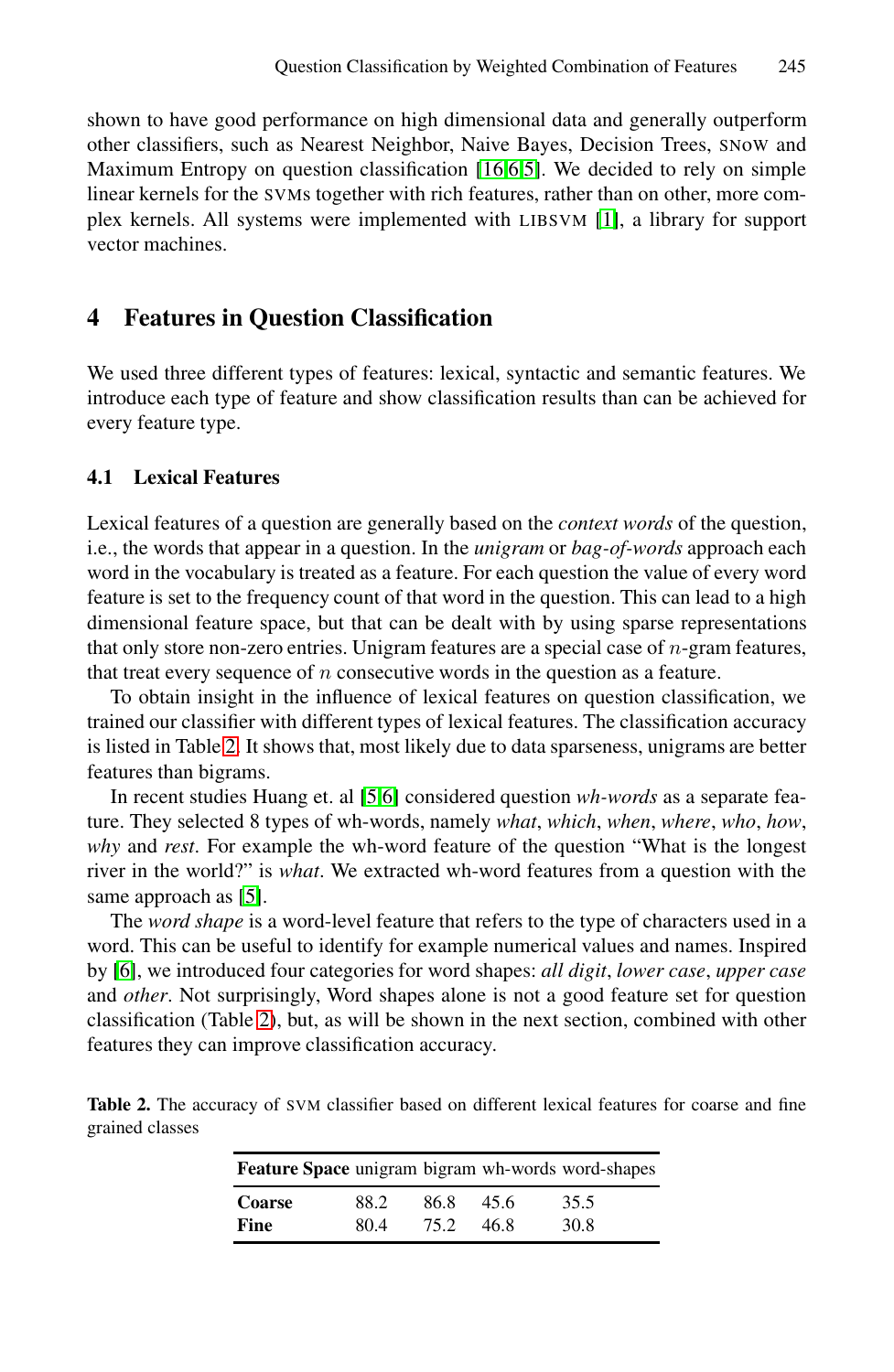#### **4.2 Syntactic Features**

A different class of features can be extracted from the syntactic structure of the question. We extracted two syntactical features namely *Tagged Unigrams* and *Head Words*.

**Tagged Unigrams:** We introduce a new feature namely *tagged unigram* which are unigrams augmented with their part-of-speech (POS) tags. They allow the model to differentiate between words that have the same lexical form (e.g. the verb 'to record' vs. the noun 'record'). We used the Stanford implementation of a Maximum Entropy POStagger [\[7\]](#page-7-11) to tag the questions. Following is a sample question from the TREC dataset augmented with its POS-tags:

Who WP was VBD The DT Pride NNP of IN the DT Yankees NNPS ?

Similar to the bag-of-words approach, the bags are now made up of augmented words. Most likely due to data sparseness, tagged unigrams do not necessarily have a better accuracy than unigrams (Table [3\)](#page-3-0). but when combined with other features, they sometimes show better performance compared to unigrams.

**Head Words:** For question classification the head word is usually defined as the "single word that specifies the object that the question seeks" [\[6\]](#page-7-4). For example for the question "What is the oldest city in the United States ?", the head word is "city". The head word is usually the most informative word in the question and correctly identifying it can significantly improve the classification accuracy.

Extracting the head word of a question is quite a challenging problem. Similar to [\[6,](#page-7-4)[13\]](#page-7-9), we extracted the head word based on the syntactical structure of the question. To obtain the head word, we first parse the question using the the Stanford parser [\[7\]](#page-7-11) and then extract the head word based on the parse found. For head word propagation we adapted the rules defined by  $[2]$  — for the propagation of syntactic heads — to prefer noun heads over verb heads, as for question answering the subjects and objects of a sentence are usually more informative than its verbs.

Table [3](#page-3-0) lists the accuracy of two syntactic features that we used in this work.

<span id="page-3-0"></span>**Table 3.** The accuracy of SVM classifier based on different syntactic features for coarse and fine grained classes

|        |      | <b>Feature Space</b> tagged unigram Headwords |
|--------|------|-----------------------------------------------|
| Coarse | 87.4 | 62.2                                          |
| Fine   | 80.6 | 40.6                                          |

#### **4.3 Semantic Features**

In addition to lexical and syntactic features, we extracted two features related to the semantics of the question called *related words group* and *Hypernyms*.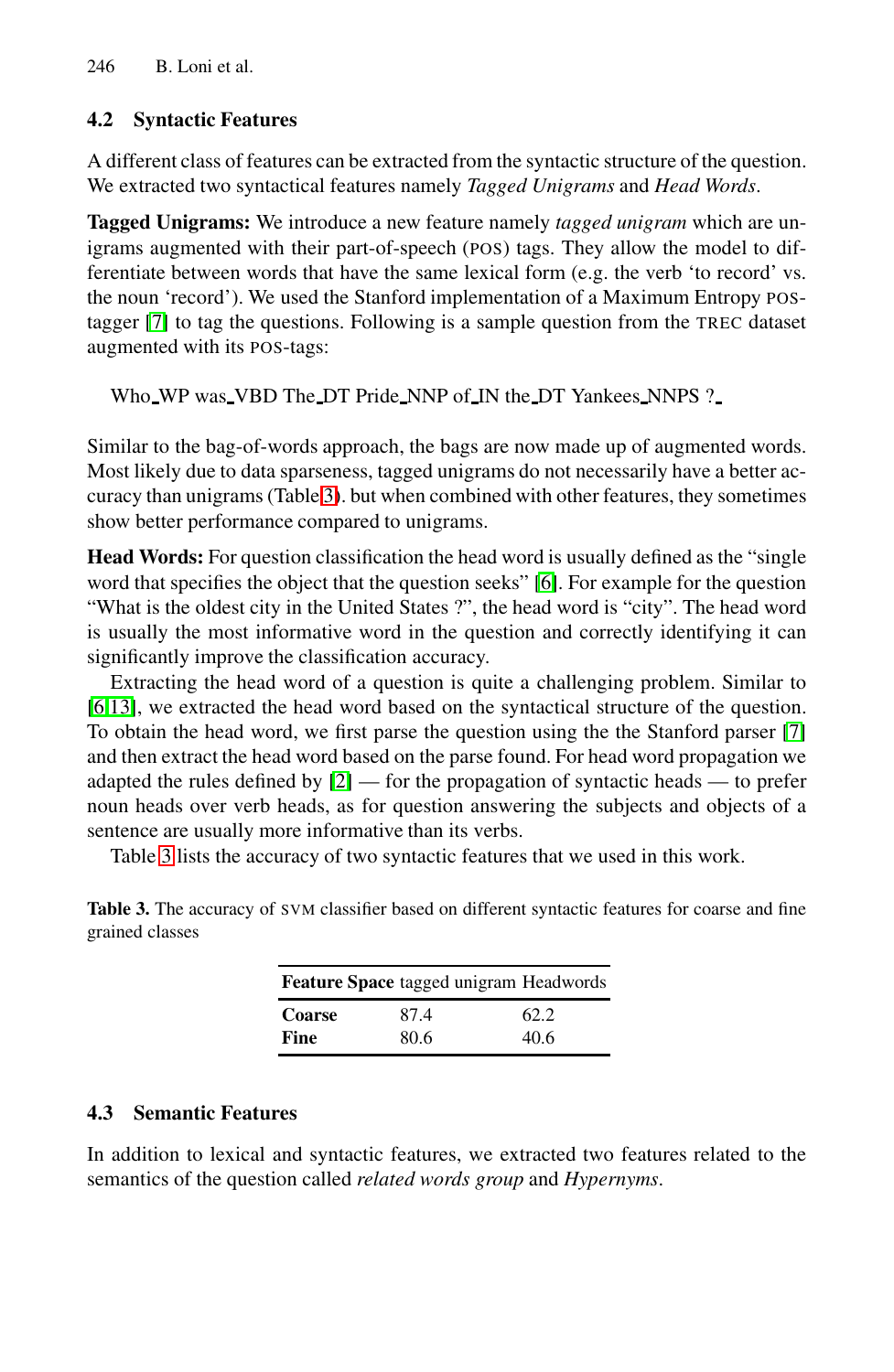**Related Words Group:** Li and Roth [\[10\]](#page-7-7) defined groups of words, each represented by a category name. If a word in the question exists in one or more groups, its corresponding categories will be added to the feature vector. For example if any of the words *{*birthday, birthdate, day, decade, hour, week, month, year*}* exists in a question, then its category name *date* will be added to the feature vector.

**Hypernyms:** For a given word, a hypernym is a word with a more general meaning. For example a hypernym of the word "city" is "municipality". As hypernyms allow one to abstract over specific words, they may be useful features for question classification [\[5\]](#page-7-0). We used WordNet [\[3\]](#page-6-2) together with the MIT Java Wordnet Interface package [\[4\]](#page-6-3) to extract hypernyms.

However, extracting hypernyms is not straightforward. There are four challenges that should be addressed to obtain hypernym features: 1) For which word(s) in the question should we find hypernyms? 2) For the candidate word(s), which part-of-speech should be considered? 3) The candidate word(s) augmented with their part-of-speech may have different senses in WordNet. Which sense is the sense that is used in the given question? and 4) How far should we go up through the hypernym hierarchy to obtain the optimal set of hypernyms?

To address the first issue, we choose the head word as the candidate word, since its the most informative word in a question. We found that considering (also) other words in a question can introduce noisy information in feature vector and leads to lower accuracy.

For the second issue we used the POS tags extracted for the syntactic features. To tackle the third issue we adopted Lesk's Word Sense Disambiguation (WSD) algorithm to find the right sense of the candidate word. Lesk's WSD algorithm [\[8\]](#page-7-12) is a dictionarybased method for resolving the true sense of a word in a sentence. It looks at the descriptions of different senses of the candidate word and chooses the sense in which the description has maximum similarity with the description of the context words in the sentence.

Finally, to address the 4th challenge, i.e. the depth of hypernyms to use, we relied on the experiments of [\[5\]](#page-7-0), in which the value of six is considered as the maximum depth of hypernyms. Table [4](#page-4-0) lists the accuracies of the semantic features for question classification. The interesting point about the results in Table [4](#page-4-0) is that the "Related words group" features alone have better performance than lexical features. This shows the importance of semantic features in question classification. Hypernyms did not result in a good classification accuracy. The reason may lie in the complicated sequence of tasks needed to extract the hypernyms; an incorrect decision in any task can increase the noise in the feature vector.

<span id="page-4-0"></span>**Table 4.** The accuracy of SVM classifier based on different semantic features for coarse and fine grained classes

|               |      | Feature Space related word groups Head hypernyms |
|---------------|------|--------------------------------------------------|
| <b>Coarse</b> | 85.2 | 66.6                                             |
| Fine          | 79.8 | 41.6                                             |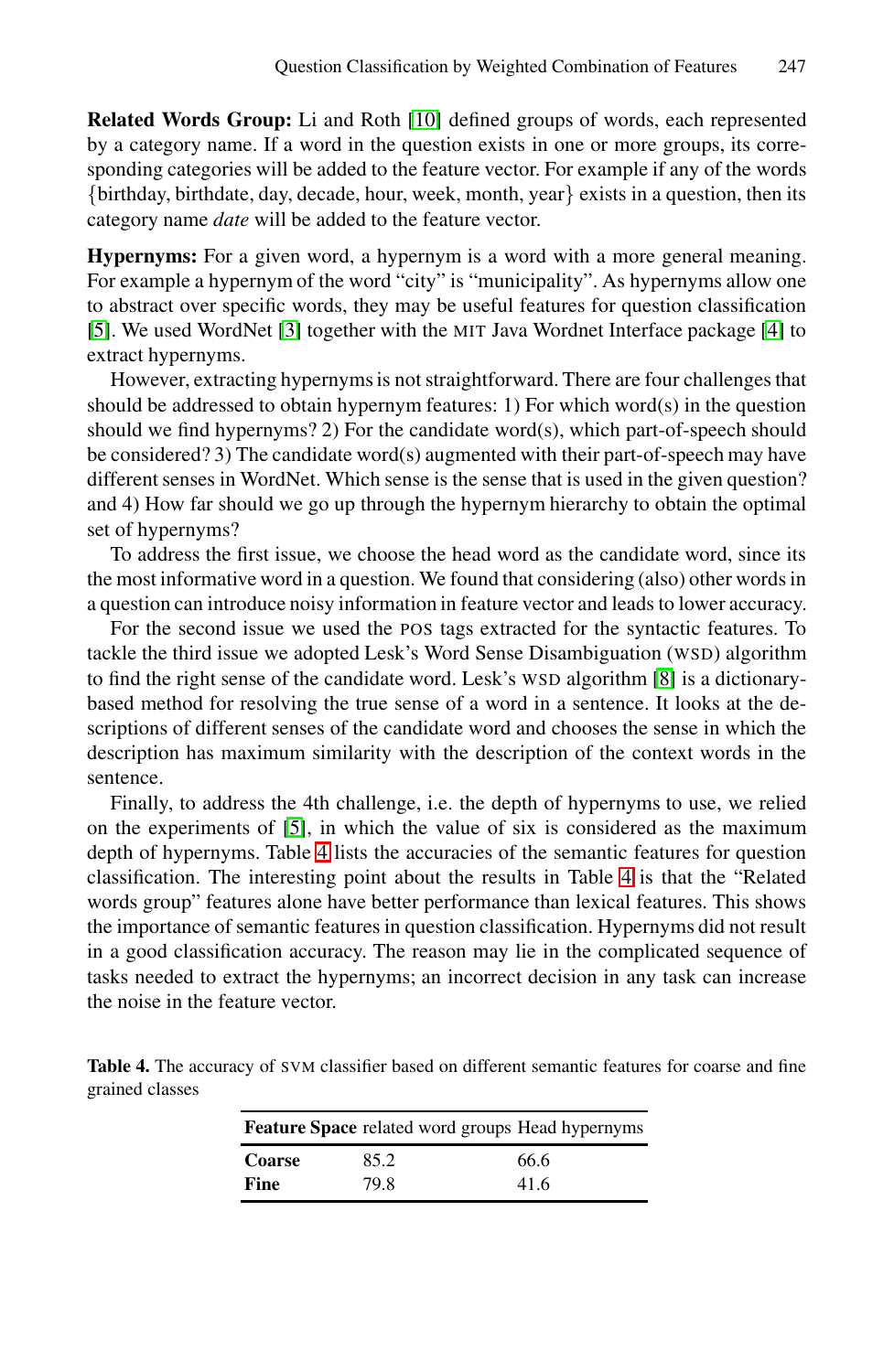#### <span id="page-5-0"></span>**5 Combining Features**

The three feature sets we described each take a different perspective on the question. We explored whether combining different feature sets will improve the classification accuracy. Unlike related work in which the augmented features are blindly added to the feature vector, we suggest a weighted concatenation of the various feature sets:

<span id="page-5-2"></span>
$$
f = (w_1 f_1^{\mathrm{T}}, \dots, w_m f_m^{\mathrm{T}})^{\mathrm{T}}
$$
 (1)

where  $f_i$  is the  $i^{th}$  feature set,  $w_i$  is its weight,  $m$  is the number of feature sets that are extracted and *f* is the final feature set. In total we implemented 9 types of different features, i.e,  $m = 9$ . If  $w_i = 0$  it means that the  $i^{th}$  feature set will not be added to the final feature set. Table [5](#page-5-1) lists the classification accuracies based on different combinations of features with equal weights (1.0) on the standard TREC test set.

**Table 5.** The accuracy of SVM classifier based on different combinations of feature sets, with equal weights, on coarse and fine grained classes

<span id="page-5-1"></span>

|    | <b>No. Feature Set</b>                             | <b>Coarse Fine</b> |      |
|----|----------------------------------------------------|--------------------|------|
|    | unigram                                            | 88.2               | 80.4 |
| 2  | $unigram + wh-words$                               | 88.2               | 80.4 |
| 3  | unigram + head words                               | 89.0               | 84.0 |
| 4  | $unigram + hypernyms$                              | 90.2               | 84.6 |
| 5  | unigram + related words group                      | 90.0               | 85.2 |
| 6  | unigram + related words group + word shapes $89.8$ |                    | 86.2 |
| 7  | $(6)$ + tagged unigram                             | 90.6               | 86.2 |
| 8  | $(6) + bigram$                                     | 92.0               | 86.6 |
| 9  | $(6)$ + head words                                 | 90.8               | 86.4 |
| 10 | $(6)$ + head words + hypernyms                     | 91.4               | 88.0 |
| 11 | $(6)$ + head words + hypernyms + bigram            | 93.2               | 88.0 |



<span id="page-5-3"></span>**Fig. 1.** Classification accuracy of unigram features combined with an other feature set as a function of the combination weight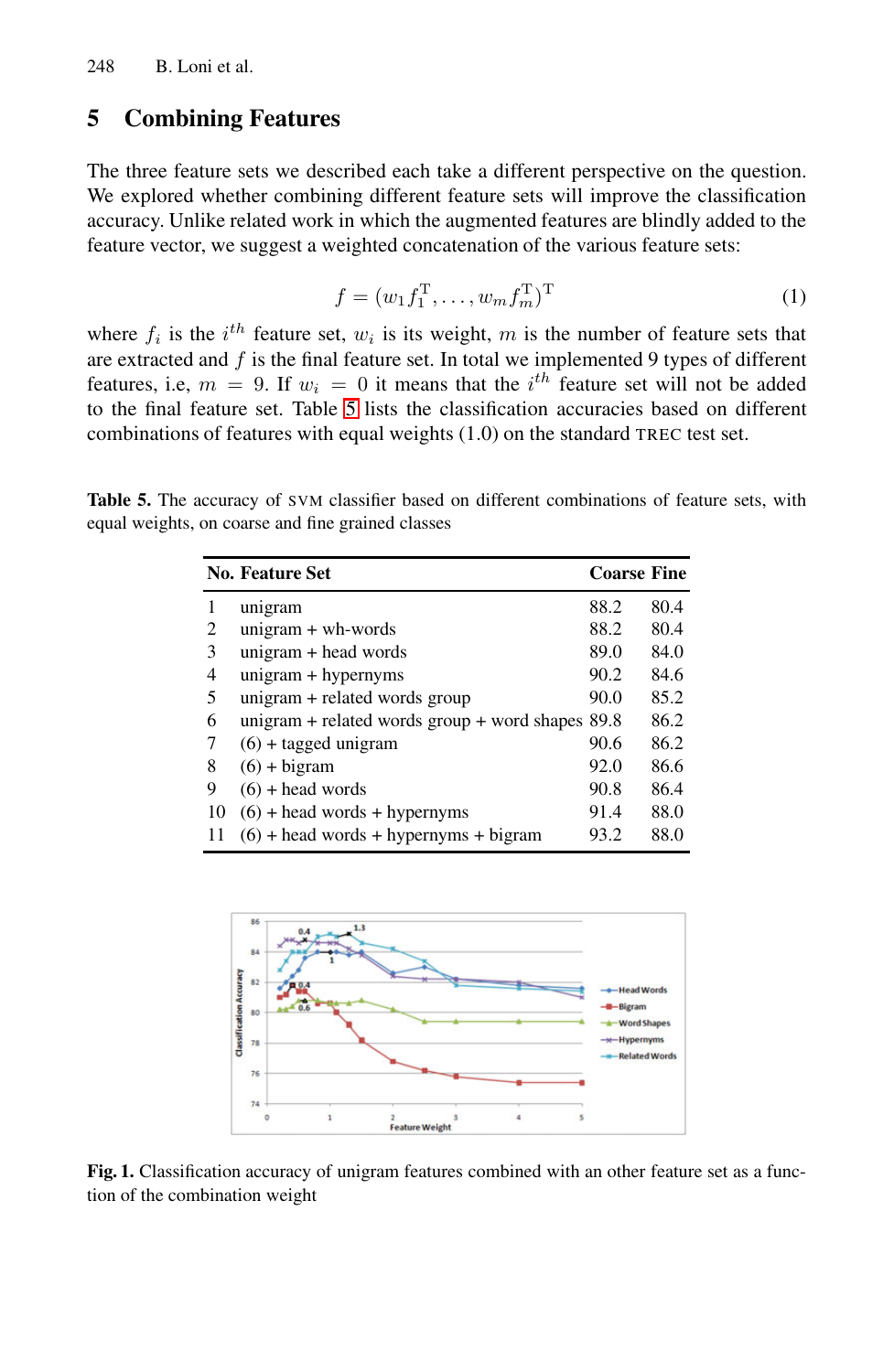<span id="page-6-4"></span>

| <b>Predicted labels</b><br>ABBR:* DESC:* ENTY:* HUM:* LOC:* NUM:* |           |  |     |    |    |    |     |
|-------------------------------------------------------------------|-----------|--|-----|----|----|----|-----|
| True                                                              | ABBR:     |  |     |    |    |    |     |
|                                                                   | $DESC:$ * |  | 134 | 2  |    |    |     |
|                                                                   | ENTY:     |  | 10  | 83 |    |    |     |
|                                                                   | HUM:      |  |     |    | 63 |    |     |
|                                                                   | LOC:      |  |     |    |    | 71 |     |
|                                                                   | NUM:      |  |     |    |    |    | 108 |

**Table 6.** Confusion matrix showing the classifications of the TREC-500 for the coarse categories

The best classification accuracy is obtained with the combination of the following six feature sets: unigram, related words group, word shapes, head words, hypernyms and bigrams. To optimize the weight values in equation [1,](#page-5-2) we would need an exhaustive search of all possible weight assignments. As this is time-consuming, we chose a greedy approach instead. For each feature set we searched for the optimal weight when it was combined with the unigram features only. Figure [1](#page-5-3) illustrates the classification accuracy of different features as a function of their weight. The best weight values, which are specified by a label in Figure [1,](#page-5-3) are used as weight values when combining all feature sets. This resulted in an accuracy of 89.0% on the fine grained classes and 93.6% on the coarse grained classes. We found that some questions are easier to classify than others. While the system performed well for the categories ABBR, DESC, HUM and NUM it made many more errors for the ENTY and LOC categories (Table [6\)](#page-6-4).

#### **6 Conclusion**

We developed a learning-based, feature driven question classifier which reaches an accuracy of 89.0% on the fine grained and 93.6% on the coarse grained classes of the TREC dataset, by weighted combination of different features. We succeeded to improve the classification accuracy by almost 9% by adding different features to the basic unigram (bag-of-word) features.

We introduced the concept of a weighted combination of features on question data. Adopting the weights is an important issue when the features are combined. We could further improve the accuracy of classifier by approximating the weights to their optimal combination.

#### **References**

- <span id="page-6-0"></span>1. Chang, C.-C., Lin, C.-J.: LIBSVM: a library for support vector machines (2001) Software, [http://www.csie.ntu.edu.tw/˜cjlin/libsvm](http://www.csie.ntu.edu.tw/~cjlin/libsvm)
- <span id="page-6-1"></span>2. Collins, M.: Head-Driven Statistical Models for natural Language Parsing. PhD thesis, University of Pennsylvania (1999)
- <span id="page-6-3"></span><span id="page-6-2"></span>3. Fellbaum, C. (ed.): WordNet: An Electronic Lexical Database. MIT Press, Cambridge (1998)
- 4. Finlayson, M.A.: MIT Java WordNet Interface series 2 (2008)